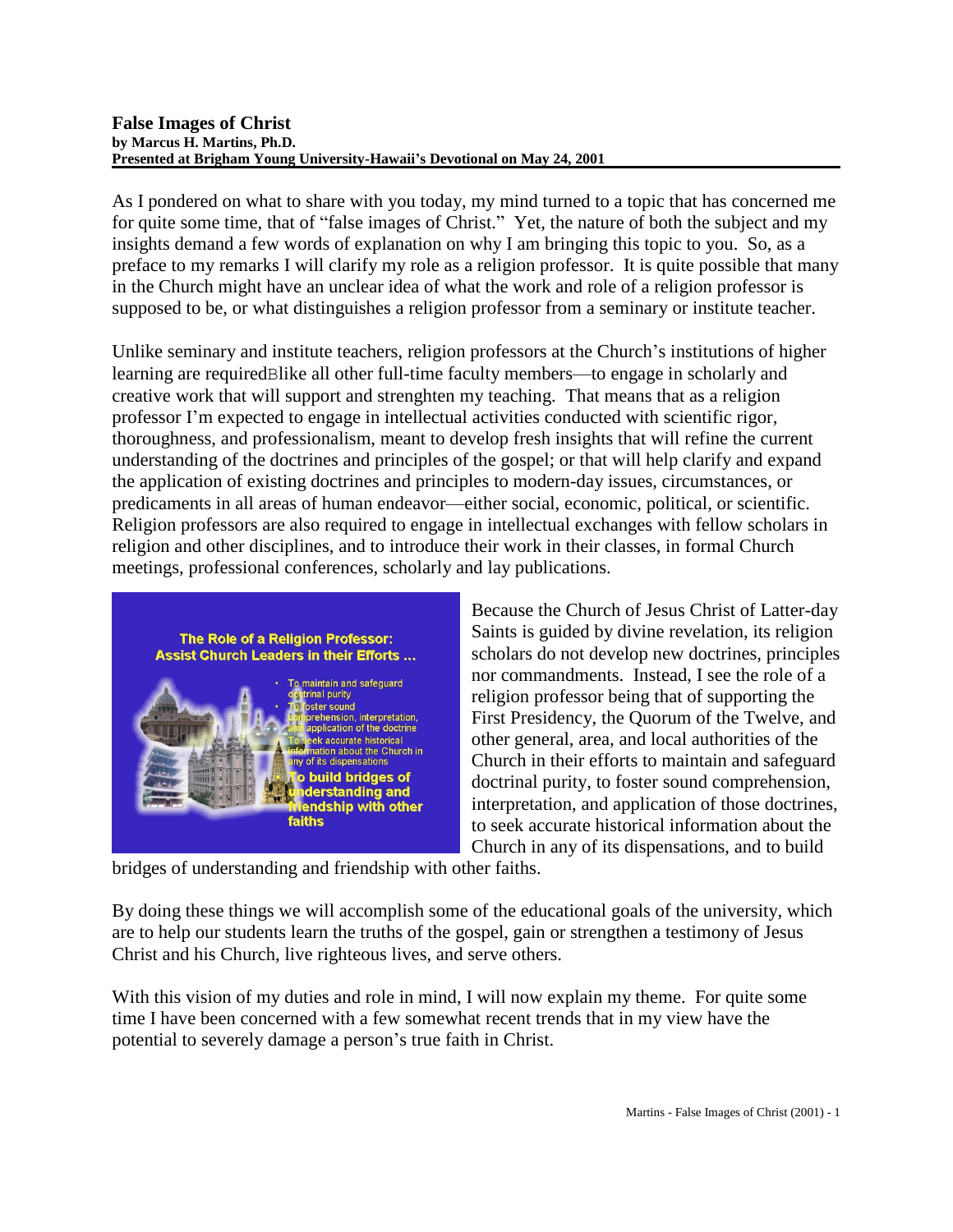The prophet Joseph Smith explained the following about true faith:

"[Three] things are necessary in order that any rational and intelligent being may exercise faith in God unto life and salvation. First, the idea that he actually exists. Secondly, a correct idea of his character, perfections, and attributes. Thirdly, an actual knowledge that the course of life which he is pursuing is according to his will. ... [Without] an acquaintance with these three important facts, the faith of every rational being must be imperfect and unproductive; but with this understanding it can become perfect and fruitful, abounding in righteousness ..." (Lectures on Faith, p.13)

I would like to call your attention to the second requirement mentioned by the prophet Joseph Smith: "... a correct idea of [the Lord's] character, perfections, and attributes." Based on this statement, we see that any attempt to portray or describe the Lord in an inaccurate manner would cause the individual to develop or exercise faith unproductively—meaning that despite his or her belief, without a correct knowledge of God's character and attributes such individuals could end up nurturing expectations of blessings that would never be fulfilled, which would generate frustration and disappointments.

In recent years I have noticed a trend of replacing correct notions about the Savior Jesus Christ with what I call "images." Some of you may ask why I titled my talk "False Images of Christ" instead of "false christs." The different title refers to what I see as the creation and dissemination not of false christs in the traditional sense, but of "images," or human fabrications designed to



replace the original, but not necessarily in its totality. In other words, these images of Christ bear a few of the characteristics and attributes of the real Christ, but not all of them. And in addition, these images add other character traits that insofar as the currently available scriptures reveal, were not part of the Savior's perfect personality.

I will discuss three of these false "images" of Christ: (1) the Social Reformer; (2) the Motivator; and (3) the Divine Peer.

All of these images have the following common features: (a) they isolate or focus on specific consequences of the influence of Jesus Christ in human affairs; (b) they only slightly, if ever, fully acknowledge the source of that influence, which is Christ's divinity; and consequently (c) they fail to provide the reverent adoration befitting a member of the godhead. If you recall the prophet Joseph Smith's testimony of his first vision, you will remember the Savior's evaluation of the then existing creeds of the world: "... they draw near to me with their lips, but their hearts are far from me, they teach for doctrines the commandments of men, having a form of godliness, but they deny the power thereof." (Joseph Smith-History 1:19)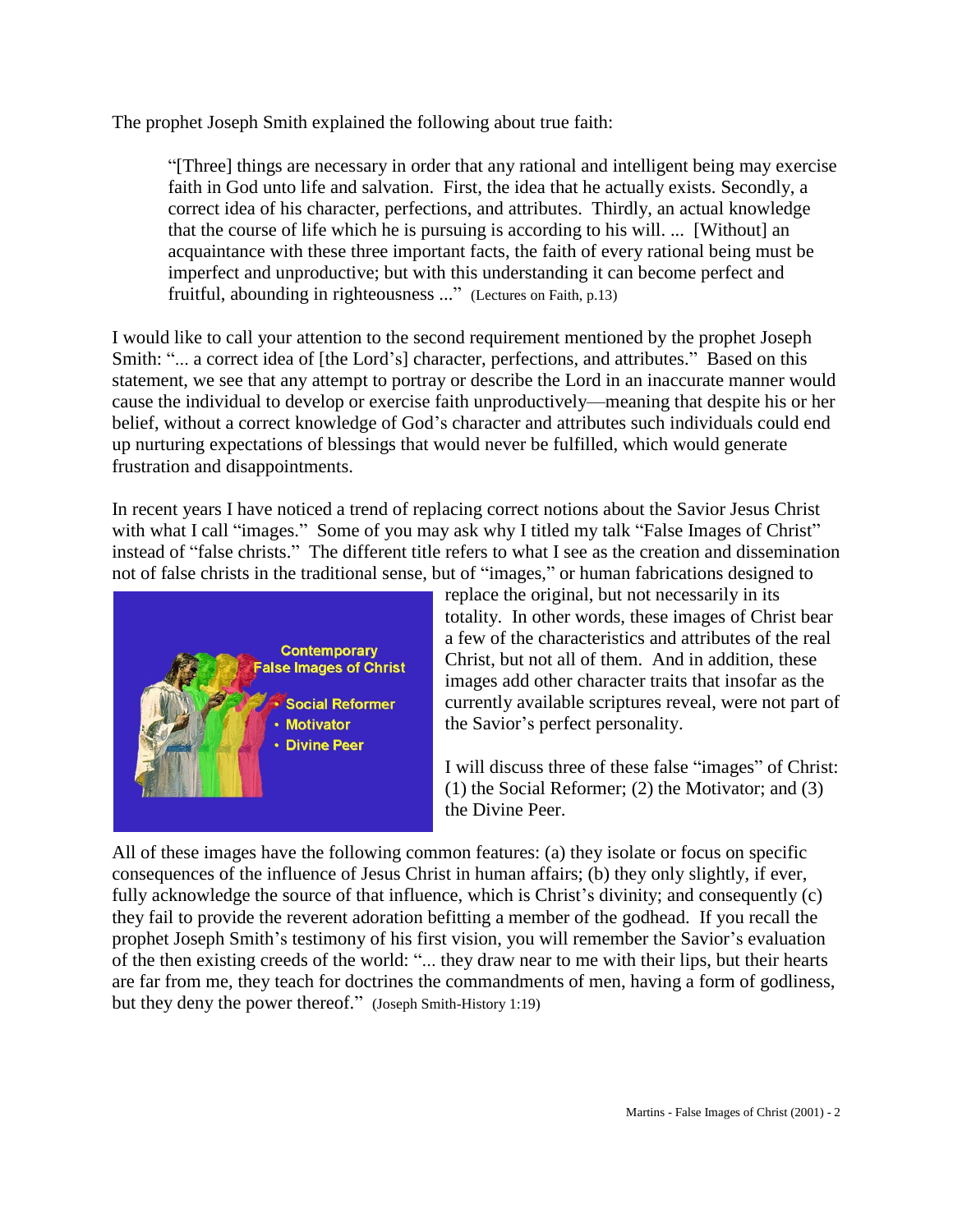## **False Image #1: The Social Reformer**

One day in November of 1978 I taught the first missionary discussion to a bright young man who seemed to have many questions about God and religion. As my companion and I sat down with him to discuss such matters, he stated: "I can only believe in a god that is just like meBimperfect and fallible. Any other conception of a god is unacceptable to me." Today, almost 30 years later, a growing number of theologians and other biblical scholars have been actively trying to discredit scriptural texts, and by employing deconstructionism, they try to reduce the Savior to the level of a mere controversial social reformer, with less-than-divine powers and roles.

While it is true that the scriptures are incomplete and that dozens of texts of questionable authenticity exist, we have contemporary testimonies of latter-day apostles and prophets concerning Jesus Christ. Instead of searching the imaginary personage commonly called by scholars "the historical Jesus" one needs to look no further than the testimony of the prophet Joseph Smith to find the true Christ in all his majesty and glory. The Savior that the Latter-day Saints believe in is not some ambiguous or controversial figure from the ancient world. He is, in the words of angels and prophets, "... the Lord God Omnipotent who reigneth, who was, and is from all eternity to all eternity ..." (Mosiah 3:5; 5:15), or as described by Isaiah, he is the "Wonderful, Counselor, The mighty God, The everlasting Father, The Prince of Peace." (Isaiah 9:6)

To the current effort to mythologize the scriptures and attribute Christ's miracles and his resurrection to deceptions created in the first century, we respond with the testimonies contained in the Book of Mormon and in the Doctrine and Covenants. In Mormon's summary of the Savior's three-day ministry to the Nephites and Lamanites after his resurrection, we read that about 2,500 individuals "... went forth, and thrust their hands into his side, and did feel the prints of the nails in his hands and in his feet; and this they did do, going forth one by one until they had all gone forth, and did see with their eyes and did feel with their hands, and did know of a surety and did bear record, that it was he, of whom it was written by the prophets, that should come." (3 Nephi 11:15)

And in our era the prophet Joseph Smith and brother Sidney Rigdon testified the following: "And we beheld the glory of the Son, on the right hand of the Father, and received of his fulness; ... And now, after the many testimonies which have been given of him, this is the testimony, last of all, which we give of him: That he lives! For we saw him, even on the right hand of God; and we heard the voice bearing record that he is the Only Begotten of the Father—That by him, and through him, and of him, the worlds are and were created, and the inhabitants thereof are begotten sons and daughters unto God." (Doctrine & Covenants 76:20, 22-24)

# **False Image #2: The Motivator**

We live in days where seemingly everything can be offered to the masses in the form of entertainment. Even history is presented in sanitized, dramatized, romanticized versions, palatable to a public that is so immersed in the complexities of modern life that it appears too tired to deal with complex issues from the past. Sometimes I wonder if contemporary audiences really believe that in the old days people stopped their daily activities every 6 minutes or so in order to sing and dance. That reminds me of writer Issac Asimov's suggestion that apocryphal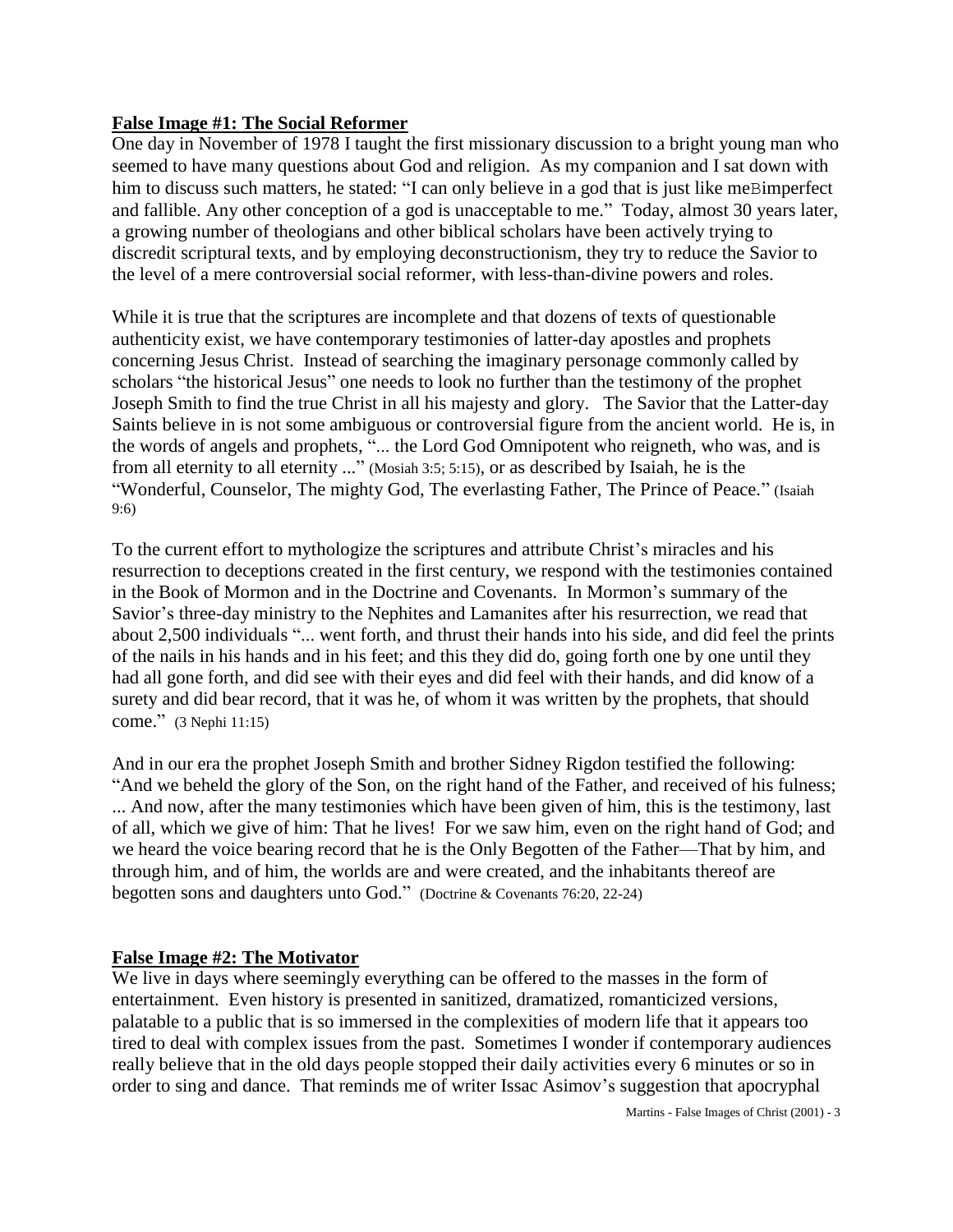histories are more appealing than reality. ("*Science, numbers, and I*." Garden City, N.Y.: Doubleday. 1968. Page 29)

This tendency to romanticize or dramatize has also crept into the world of religion and sacred texts, perhaps as a side-effect of the deconstruction process we just discussed. And this is the trend I call "popularization of divinity." By "popularization" I mean the transformation of our Lord and Redeemer into a glorified motivational speaker: sweet, poetic, uttering shallow and bland slogans that could very well have been created by advertising executives or amateur psychologists. Bringing to the world a message aimed at building one's self-esteem by avoiding hard and uncomfortable issues such as eternal laws, the seriousness of sin, the unbending nature of justice, and the pain of repentance.

What we call "the restored gospel" is more than just a philosophy of life designed to make people "feel good." This gospel may be said to be composed of the following elements: doctrines & principles; laws, covenants and ordinances; and standards. Let me propose to you a few definitions for these concepts and explain the relationship among them, and as I do this I hope to explain why the false image of the Savior as a motivator is problematic.

Using dictionary definitions as a basis, we may define "doctrines" as systematized statements of the principles upon which the Lord establishes his courses of action and commandments. "Principles" could be defined as fundamental truths from which a number of other truths are derived.

The doctrine of Christ was set forth by the Savior himself in the Book of Mormon:

"Behold, verily, verily, I say unto you, I will declare unto you my doctrine. And this is my doctrine, and it is the doctrine which the Father hath given unto me; and I bear record of the Father, and the Father beareth record of me, and the Holy Ghost beareth record of the Father and me; and I bear record that the Father commandeth all men, everywhere, to repent and believe in me.

"And whoso believeth in me, and is baptized, the same shall be saved; and they are they who shall inherit the kingdom of God. And whoso believeth not in me, and is not baptized, shall be damned.

"Verily, verily, I say unto you, that this is my doctrine, and I bear record of it from the Father; and whoso believeth in me believeth in the Father also; and unto him will the Father bear record of me, for he will visit him with fire and with the Holy Ghost. And thus will the Father bear record of me, and the Holy Ghost will bear record unto him of the Father and me; for the Father, and I, and the Holy Ghost are one.

"And again I say unto you, ye must repent, and become as a little child, and be baptized in my name, or ye can in nowise receive these things. And again I say unto you, ye must repent, and be baptized in my name, and become as a little child, or ye can in nowise inherit the kingdom of God.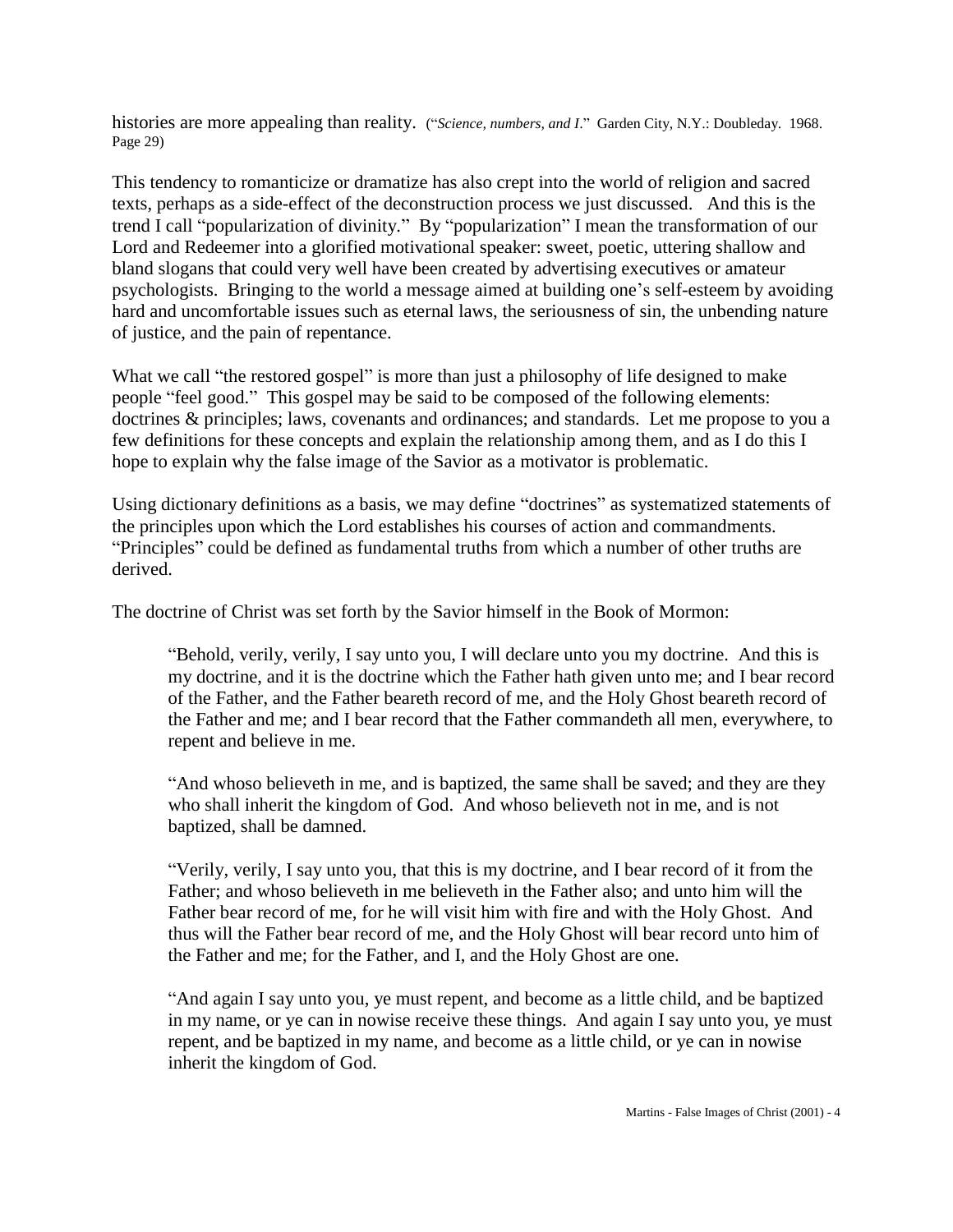"Verily, verily, I say unto you, that this is my doctrine, and whoso buildeth upon this buildeth upon my rock, and the gates of hell shall not prevail against them.

"And whoso shall declare more or less than this, and establish it for my doctrine, the same cometh of evil, and is not built upon my rock; but he buildeth upon a sandy foundation, and the gates of hell stand open to receive such when the floods come and the winds beat upon them." (3 Nephi 11:31-40)

And as far as principles, consider these words from the Prophet Joseph Smith:

"The fundamental principles of our religion are the testimony of the Apostles and Prophets, concerning Jesus Christ, that He died, was buried, and rose again the third day, and ascended into heaven; and all other things which pertain to our religion are only appendages to it. But in connection with these, we believe in the gift of the Holy Ghost, the power of faith, the enjoyment of the spiritual gifts according to the will of God, the restoration of the house of Israel, and the final triumph of truth." (Teachings of the Prophet Joseph Smith, p.121)



Growing out of these doctrines and principles we have laws, covenants, and ordinances. Laws are divine requirements and expectations revealed by the Lord to his living prophets. These requirements and expectations are then proposed to the Church in formal assemblies, where by means of specific ordinances administered by authorized priesthood holders, Church members make solemn covenants to accept and obey such laws.

For example, the Lord revealed to the prophet Joseph

Smith the commandment to take upon ourselves the name of Christ, to always remember him, and to keep his commandments. This divine requirement is accepted by Church members by means of a covenant first made in the ordinance of baptism and later renewed most Sundays of each year through the ordinance of the sacrament.

Failure to obey these laws and receive these ordinances and covenants will bring a tragic disappointment in the next life. The Prophet Joseph Smith taught: "If men would acquire salvation, they have got to be subject, before they leave this world, to certain rules and principles, which were fixed by an unalterable decree before the world was. The disappointment of hopes and expectations at the resurrection would be indescribably dreadful." (Teachings of the Prophet Joseph Smith, p.324)

Covenants are so central to our salvation and exaltation that Nephi was warned by an angel that one day the great and abominable church—in an effort to "... pervert the right ways of the Lord, [and] ... blind the eyes and harden the hearts of the children of men"—would take away from the scriptures many covenants of the Lord (see 1 Nephi 13:26-27).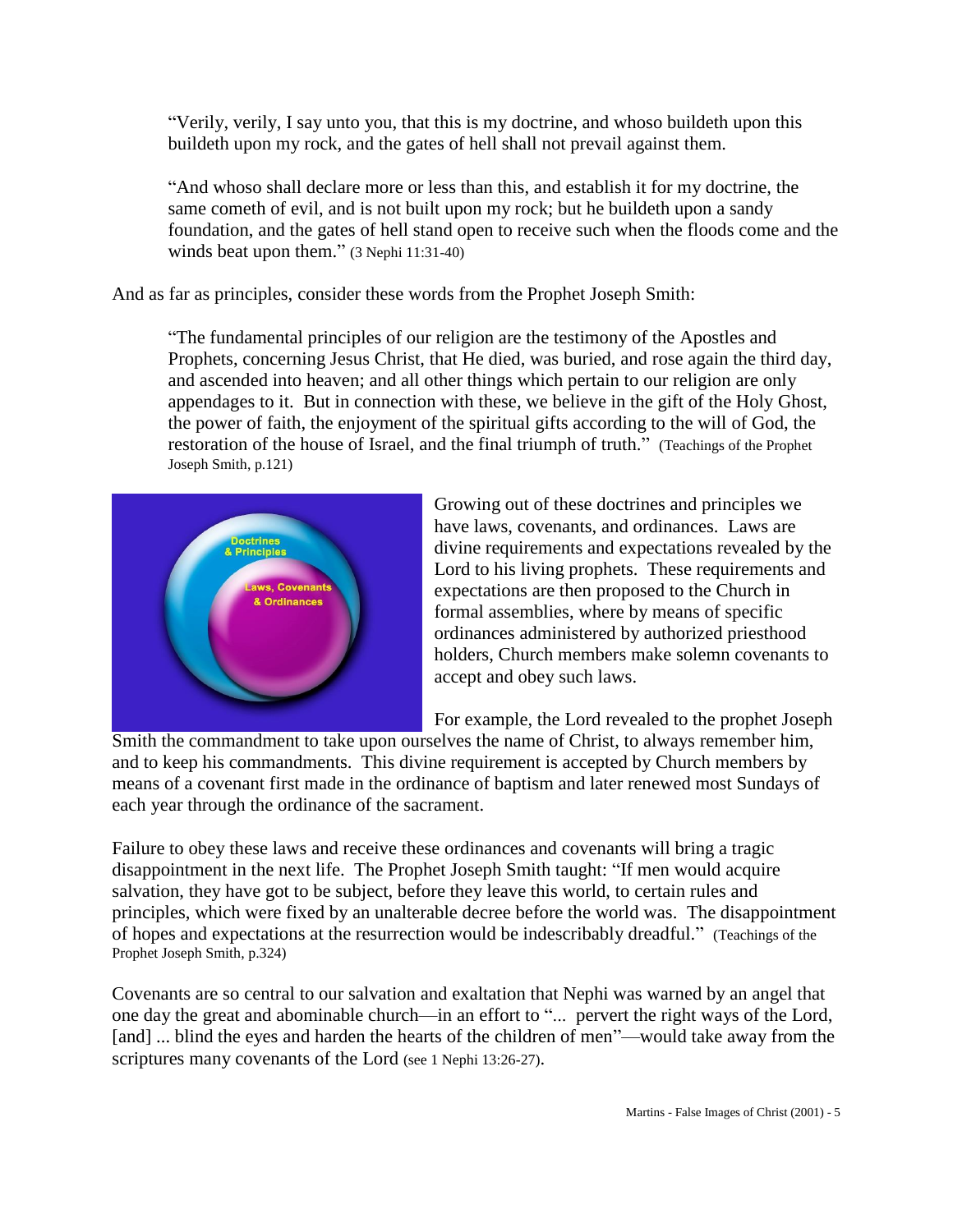

As a resource to help us live in harmony with the laws and covenants, and prepare us for ordinances, the Church has what we call "standards." These may be defined as sets of behavioral rules, patterns, and boundaries instituted by living prophets and at times by properly authorized local and family leaders.

For example, a few months ago our prophet, President Gordon B. Hinckley, instituted a specific standard dealing with body piercing and tattoos. Since the beginning of the Church prophets have

instituted and made changes or kept unaltered a number of standards for dress and grooming, dating, dancing, manners and etiquette in Church meetings, activities, etc. Under the direction of the First Presidency and the Quorum of the Twelve, area presidencies may fine-tune some of these standards to take into account local or national cultural patterns regarding marriages, specific legislations, etc. Following the standards instituted by formal Church authorities, families may also institute standards for their own homes, which will deal with family meetings, dress and grooming and other behaviors in the home, acceptable activities on the Sabbath, and so on.



In addition to doctrines, principles, laws, covenants, ordinances, and standards, we find another common elementBbut this one not originated on high, but instead originated on the moral agency which the Lord gave unto every human being (Doctrine & Covenants 101:78). I call this element "lore," and it includes morals, aphorisms, sayings, slogans, clichés, stereotypes, and even banalities spread by word of mouth or other means of social exchange. A number of these display some degree of harmony with divine laws and Church standards—and these we might categorize as those the Lord referred to when he commanded

us to "... seek ... out of the best books words of wisdom ..." (Doctrine and Covenants 88:118) However, others may contradict gospel doctrines and standards in some degree.

Let me give you a popular example of one such disagreement: One day I was at the home of very kind and faithful Latter-day Saint friends. As I glanced around their room I noticed a beautiful flier with the saying: "*I never said it would be easy; I only said it would be worth it.*" The pronoun in the sentence suggested that those words would have been declared by the Savior. I pointed to my host that in reality the Savior had never expressed the idea that living the gospel wouldn't be easy, but instead he had stated: "... my yoke is easy, and my burden is light." (Matthew 11:30) My host then stated: "You're right. The Savior said the opposite." But after a moment the person added: "But the statement is so beautiful ... I'll keep it where it is." With that reply, I didn't say another word.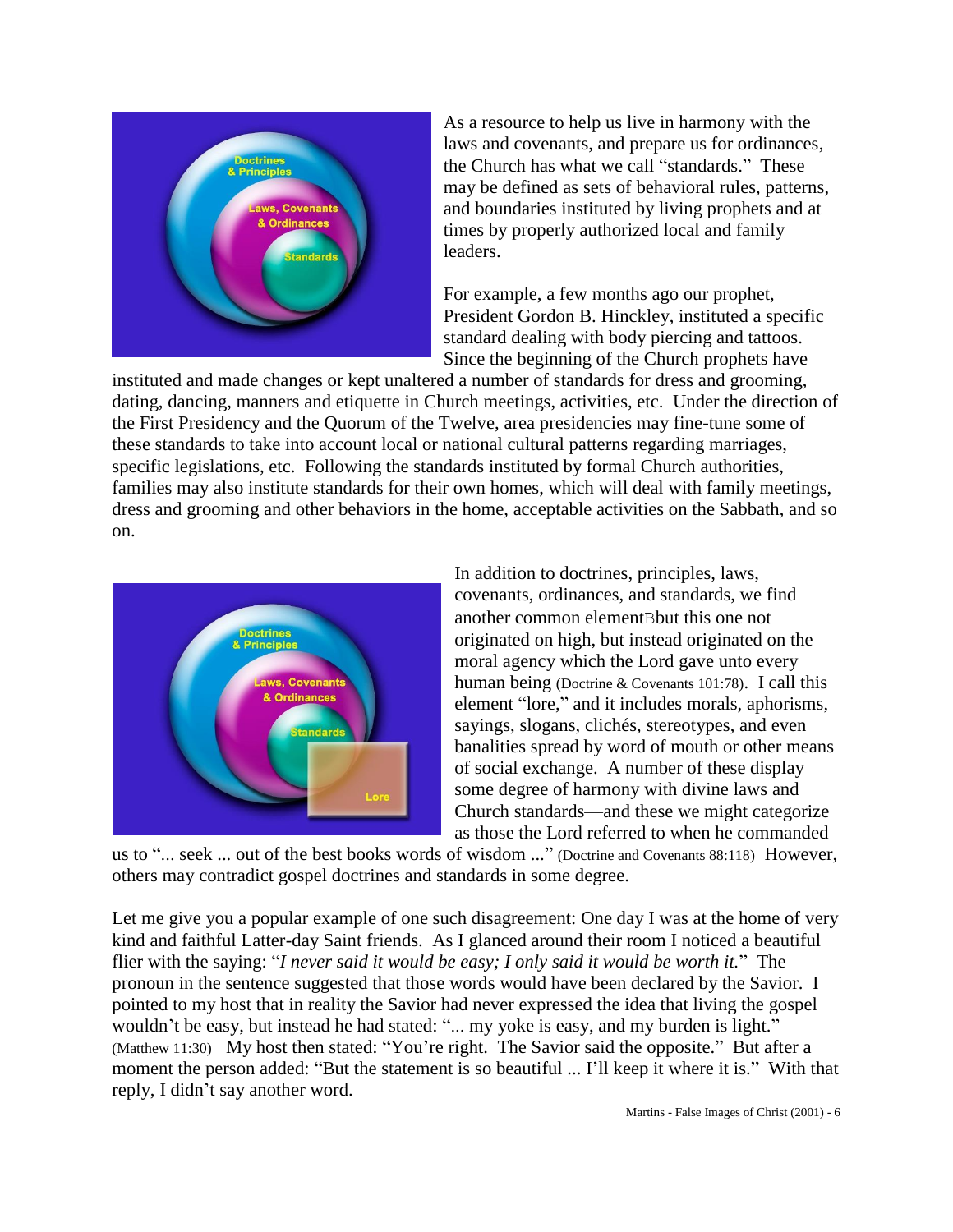Another example is the popular heart-warming allegory titled "*Footprints on the Sand*," which attempts to convey the not-entirely-accurate idea that the Lord will literally carry his children in his arms in times of trouble and adversity. In reality, the Lord never promised to exempt us from the challenges of mortality. To do so, would require a violation of some of the very purposes of mortal life. He will support, strengthen, and encourage his children, and with his divine assistance we will overcome the adversities of life.

Just because an account sounds believable, poetic, or heart-warming, it doesn't mean that it is doctrinally accurate. And if a doctrinally inaccurate idea is used as "faith-promoting," what kind of faith would it promote?

At this point some might ask: "But didn't the Savior himself use parables and allegories?" And the response would be, "Yes, he did." But if we notice the way the Savior enunciated his parables it is clear that he was not portraying those events as if they actually took place. Instead, the Lord drew attention to the symbolic meaning of the elements, circumstances, and actions in the parables. And in no known instance a parable had the Savior himself or his Father as characters.

The adoption of ideas and concepts that sound sweet and poetic, but that are out of harmony with the doctrines of the restored gospel, reduces Christ and his gospel to the level of another of the philosophies of men. If an account of a seemingly spiritual experience is in part or altogether fictional, no faith toward salvation can be exercised, and a misguided hope that such fictional events might one day take place will certainly lead to frustration and sorrow.

I also want to clarify that I am not teaching against the use of true, documented historical and scriptural accounts. But whenever we use those, we should consider the following words from the Prophet Joseph Smith:

"Reading the experience of others, or the revelation given to them, can never give us a comprehensive view of our condition and true relation to God. Knowledge of these things can only be obtained by experience through the ordinances of God set forth for that purpose." (Teachings of the Prophet Joseph Smith, p.324)

So, the study of historical accounts and the experiences and testimonies of others is important because they introduce "legal precedents" of blessings that we may, through the exercise of faith, obtain for ourselves by means of the ordinances instituted for their bestowal. These blessings will in turn produce salvation—not only the ultimate eternal salvation, but temporal salvation from the evils, illnesses, and troubles of the mortal state.

## **False Image #3: The Divine Peer**

This last image in my discussion has to do with the use of the terms "friend" and "Elder Brother" when referring to the Savior. It is not as serious as the first two images, because in its essence it is not a false image. But I want to point out that the potential for misuse makes this image of Christ a reason for careful consideration.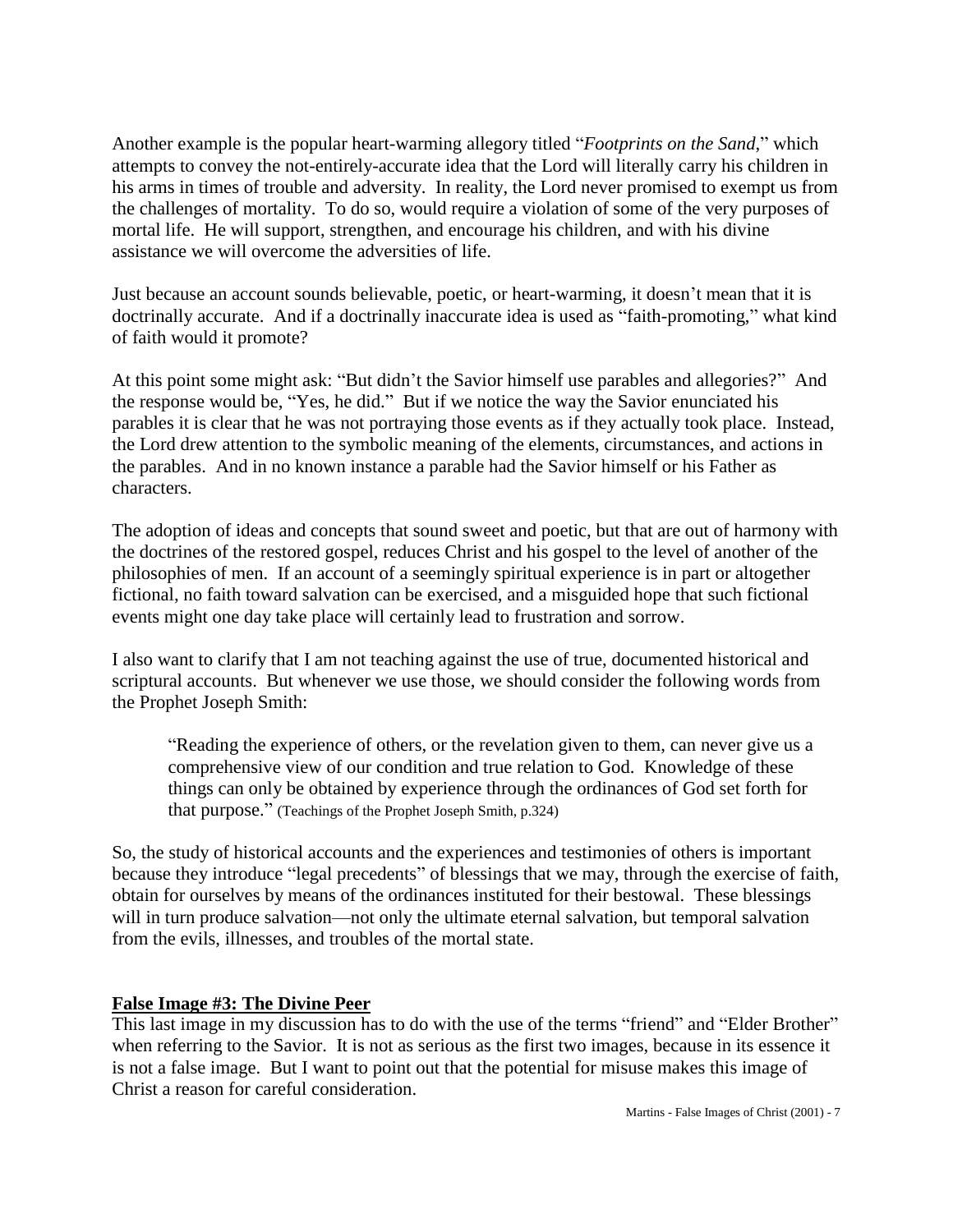I believe that most—if not all—individuals are well-intentioned when they use these words, doing so as a means of expressing their love for the Savior. However, in the scriptures we find no support to this practice. On the contrary, even during his mortal ministry the Savior maintained a reverent "social distance" between him and his disciples.

For example, when he decided to pay the temple tribute using miraculous means, he told Peter to give the money "... for me and thee." (Matthew 17:27) After his resurrection he asked Mary Magdalene to tell the disciples: "... I ascend unto my Father, and your Father; and to my God, and your God." (John 20:17)

Elder James E. Talmage explained:

"It is notable that He did not say 'for us.' In His associations with men, even with the Twelve, who of all were nearest and dearest to Him, our Lord always maintained His separate and unique status, in every instance making the fact apparent that He was essentially different from other men. This is illustrated by His expressions 'My Father and your Father,' 'My God and your God,' instead of our Father and our God. He reverently acknowledged that He was the Son of God in a literal sense that did not apply to any other being." (*Jesus the Christ*, p.356)

When the risen Savior appeared to the Nephites and Lamanites, Nephi, who had by then been the Lord's living prophet for three decades greeted him by prostrating himself and kissing the Lord's feet (3 Nephi 11:19). A number of our Lamanite and Nephite brothers and sisters who were healed by the Savior at that momentous occasion did the same thing (3 Nephi 17:10). When the prophet Joseph Smith and Sidney Rigdon saw the vision of the kingdoms of glory, they testified that before the Lord "... all things bow in humble reverence, and give him glory forever and ever." (Doctrine and Covenants 76:93) In my mind these examples describe the kind of relationship we have with the Savior. In his goodness and mercy he may call us "friends" while we—just like the apostle Thomas—in reverent acknowledgment, respectfully call him "My Lord and my God." (John 20:28) Even the holy angels who live in the presence of God (Doctrine & Covenants 76:21; 130:6-7) respectfully refer to him as "Lord."

In the scriptures we find a number of instances where the Lord called "his friends" prophets, apostles, or some of the Elders of his Church who had dedicated their entire lives and livelihoods to the service of the kingdom (see James 2:23; Doctrine and Covenants 45:52; 84:63; 88:3; 93:45-46; 94:1; 97:1; 98:1; 103:1; 104:1; 105:26). These examples clearly show that it is the Lord who initiates the use of the term "friend." Impure lips do not declare this friendship. Hopefully, all of us will strive to live worthy enough to be called by him, his friends.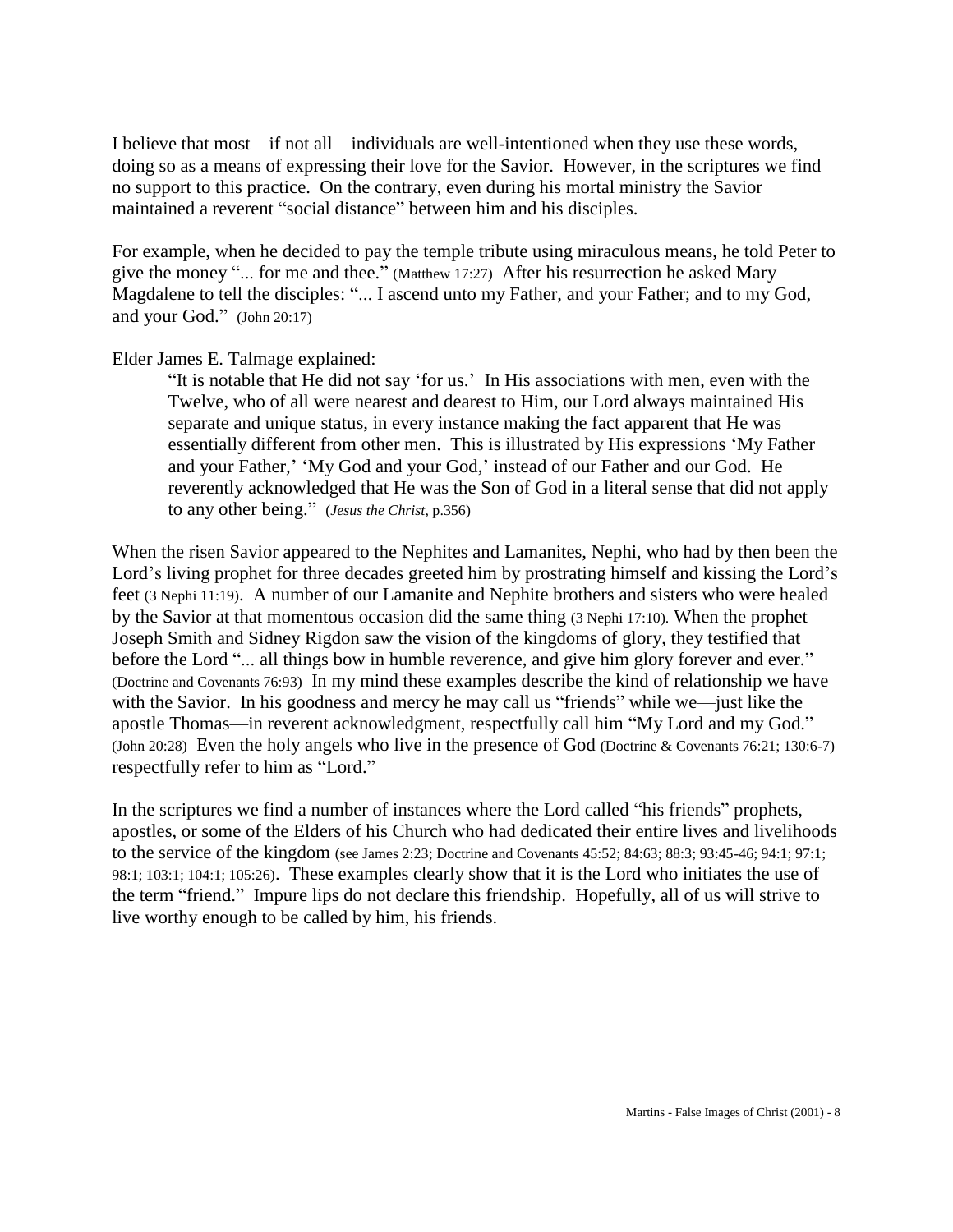

And as far as the use of the correct title "Elder Brother," here is what the living prophets in 1916 taught the Church in a joint-statement:

"There is no impropriety ... in speaking of Jesus Christ as the Elder Brother of the rest of human kind. ... Let it not be forgotten, however, that He is essentially greater than any and all others ..." (*Messages of the First Presidency* 5:34; June 30, 1916)

In a missionary satellite broadcast in 1998, Elder M.

Russell Ballard, of the Twelve, explained the following:

"We occasionally hear some members refer to Jesus as our Elder Brother, which is a true concept based on our understanding of the premortal life with our Father in Heaven. But like many points of gospel doctrine, that simple truth doesn't go far enough in terms of describing the Savior's role in our present lives and His great position as a member of the Godhead.

"Thus, some non-LDS Christians are uncomfortable with what they perceive as a secondary role for Christ in our theology. They feel that we view Jesus as a spiritual peer. They believe that we view Christ as an implementer ... for God but that we don't view Him as God to us and to all mankind ...

"... We can understand why some Latter-day Saints have tended to focus on Christ's Sonship as opposed to His Godhood. ... [We] can relate to Him as a child, as a Son, and as a Brother because we know how that feels. ... And so in an attempt to draw closer to Christ and to cultivate warm and personal feelings toward Him, some tend to humanize Him, sometimes at the expense of acknowledging His Divinity.

"So let us be very clear on this point: it is true that Jesus was our Elder Brother in the premortal life, but we believe that in this life it is crucial that we become 'born again' as His sons and daughters in the gospel covenant." ("Building Bridges of Understanding," Logan, Utah, 17 February 1998)

## **Conclusion: Does It Matter?**

After all these considerations, one might ask: But what if some of these images of Christ are dear to me? What is the harm in using an image that, although not entirely accurate from a doctrinal standpoint, still makes me feel good?

First, we must consider that we are dealing with sacred matters, which the Lord commanded to be "... spoken with care, and by constraint of the Spirit ..." (Doctrine & Covenants 63:64). Secondly, we must consider that false images of the Savior are a distortion of the true religion. If a religion would become solely a source of philosophical descriptions, emotional satisfaction, or simple